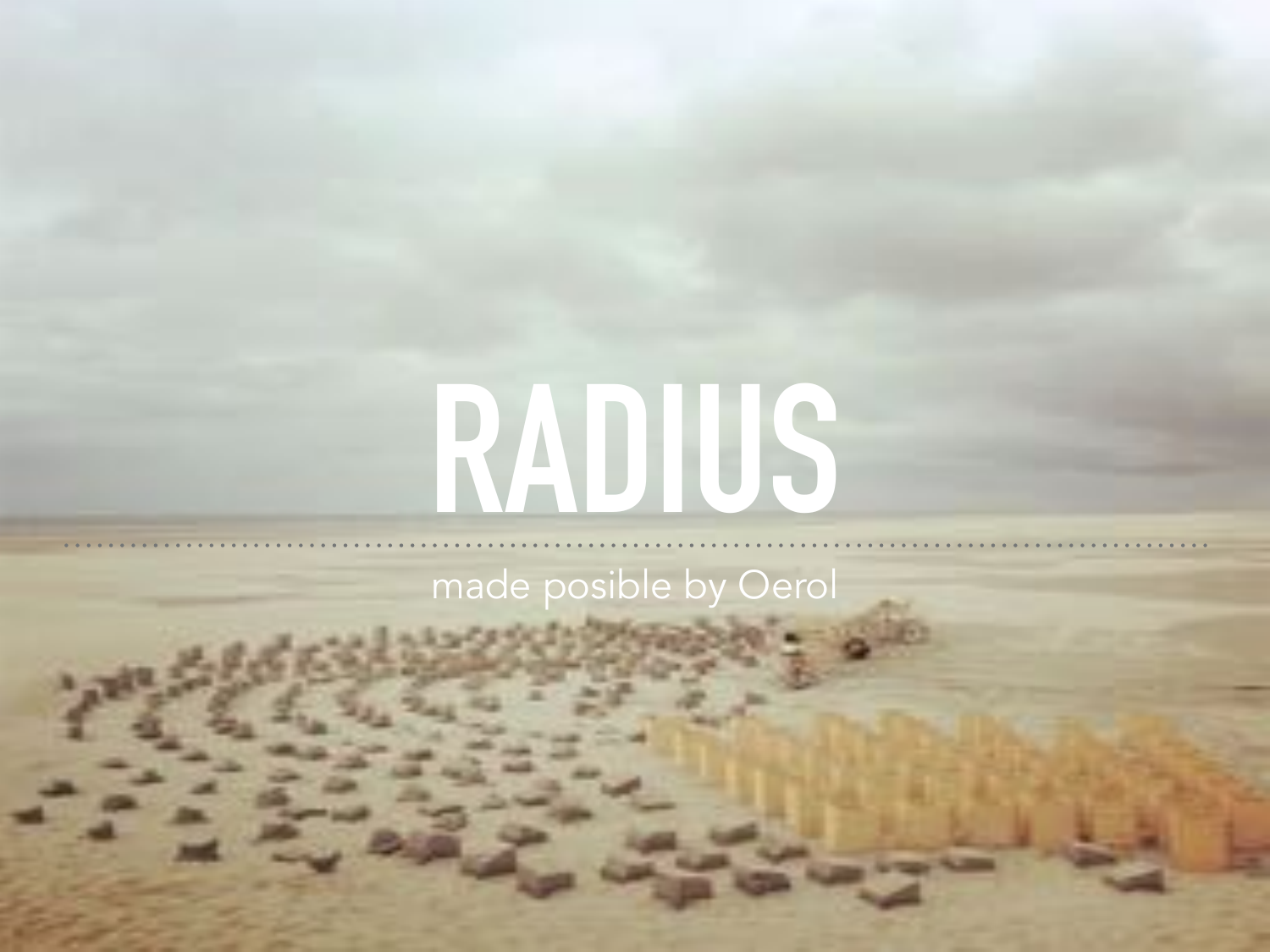### **CONCEPT FORMING**

- A. function of space
- B. radius element(s)
- C. radius as a concept
- D. space in movement
- E. use of space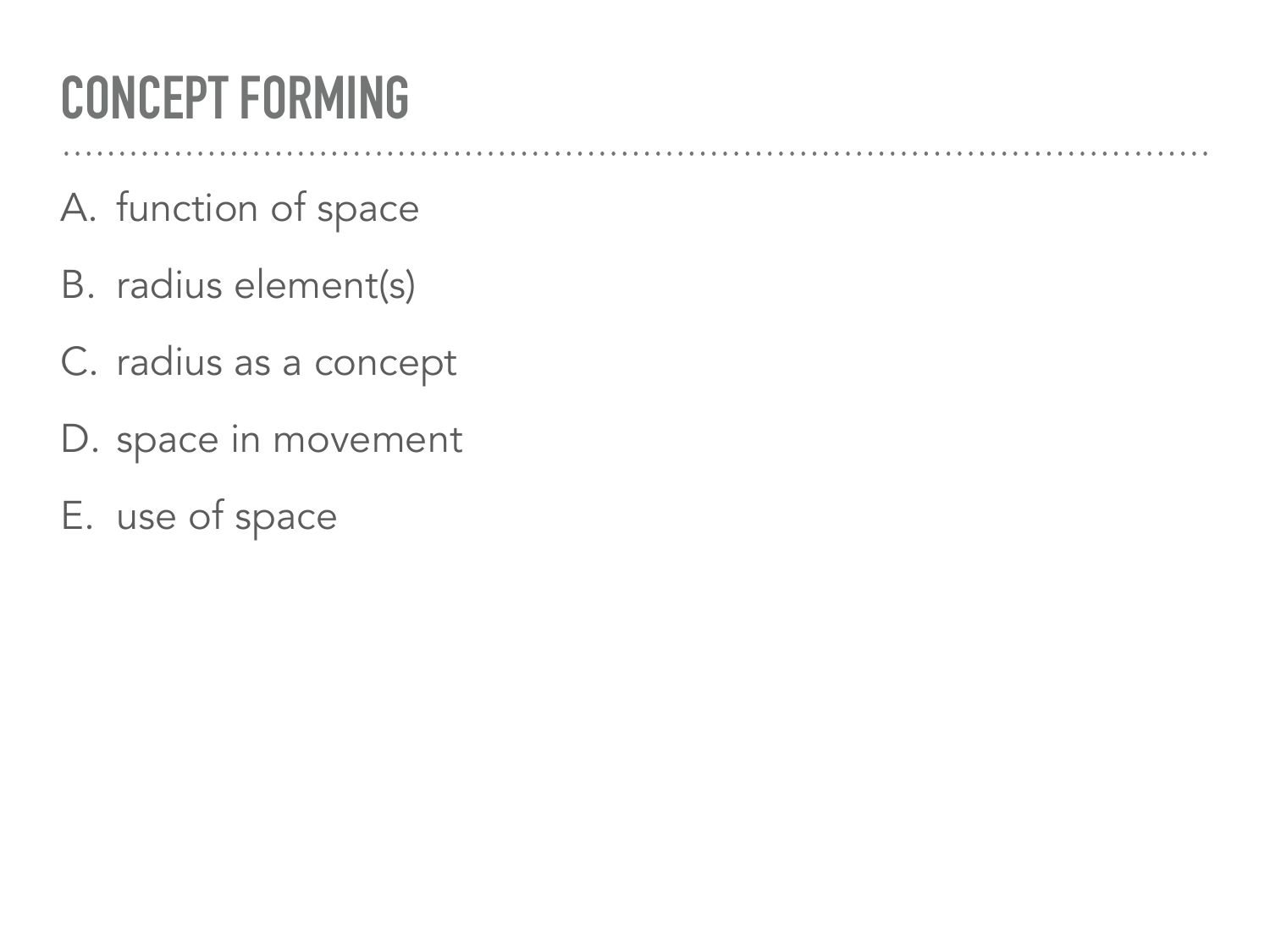#### **FUNCTION OF SPACE**

the function of space had to be established in order to get a clear focus on what Radius was representing in the available set up and how to accommodate that.

- how to make impact in this desolated area
- utilities to accommodate the installation
- how to accommodate the performers/artist

how to get the installation moved by the impact of the participation of the expedition(an initiative by Oerol)

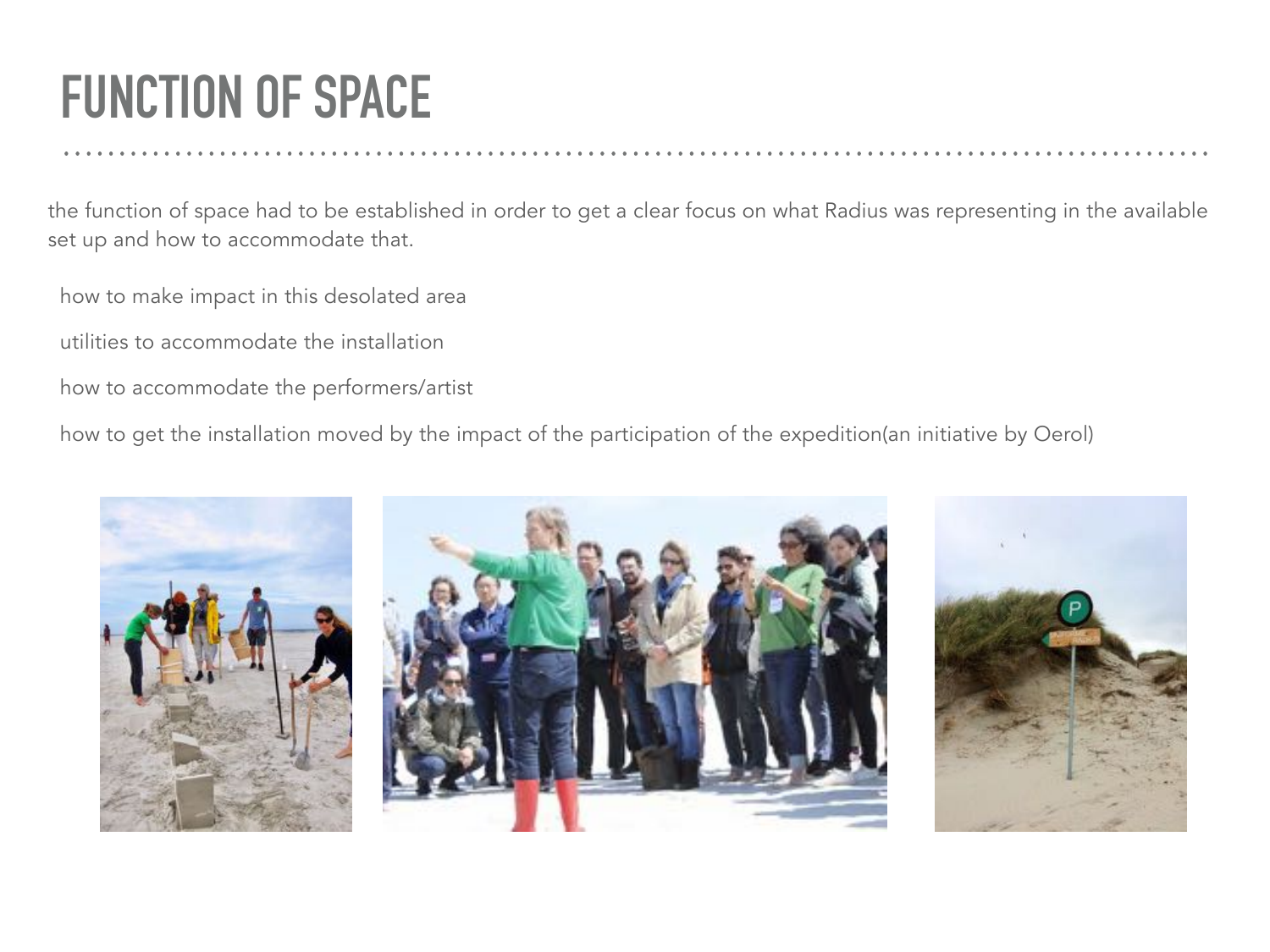#### **RADIUS ELEMENT(S)**

The space available and assigned to us was a desolate beach front at the north-east side of the island Terschelling on the border of a natural reserve "de bos plaat" In order to re-use materials that was around and to develop an unique installation form fitted and complementair to this area we had the opportunity to have a residentie on the island prior to the festival.

We where confronted with how to solve varius challenges to make the space, material and the form fitted to the concept of the installation.

Sand is available to us as much as we needed, was it strong and vulnerable enough to have that quality to show for in the installation. Test where executed during the residentie on the island.

How to get water that was an essential part to/in the installation?

How to direct and motivate the volunteers, a tryout was formed in to a workshop to extract data from to adjust the outcome fitted for this project?

As we wanted to avoid having to install unnecessary technology, it should be able to move manually in space. (volunteers, audience)

How to accommodate the workers volunteers and artist best?

How to position and accommodate participation of the audience?

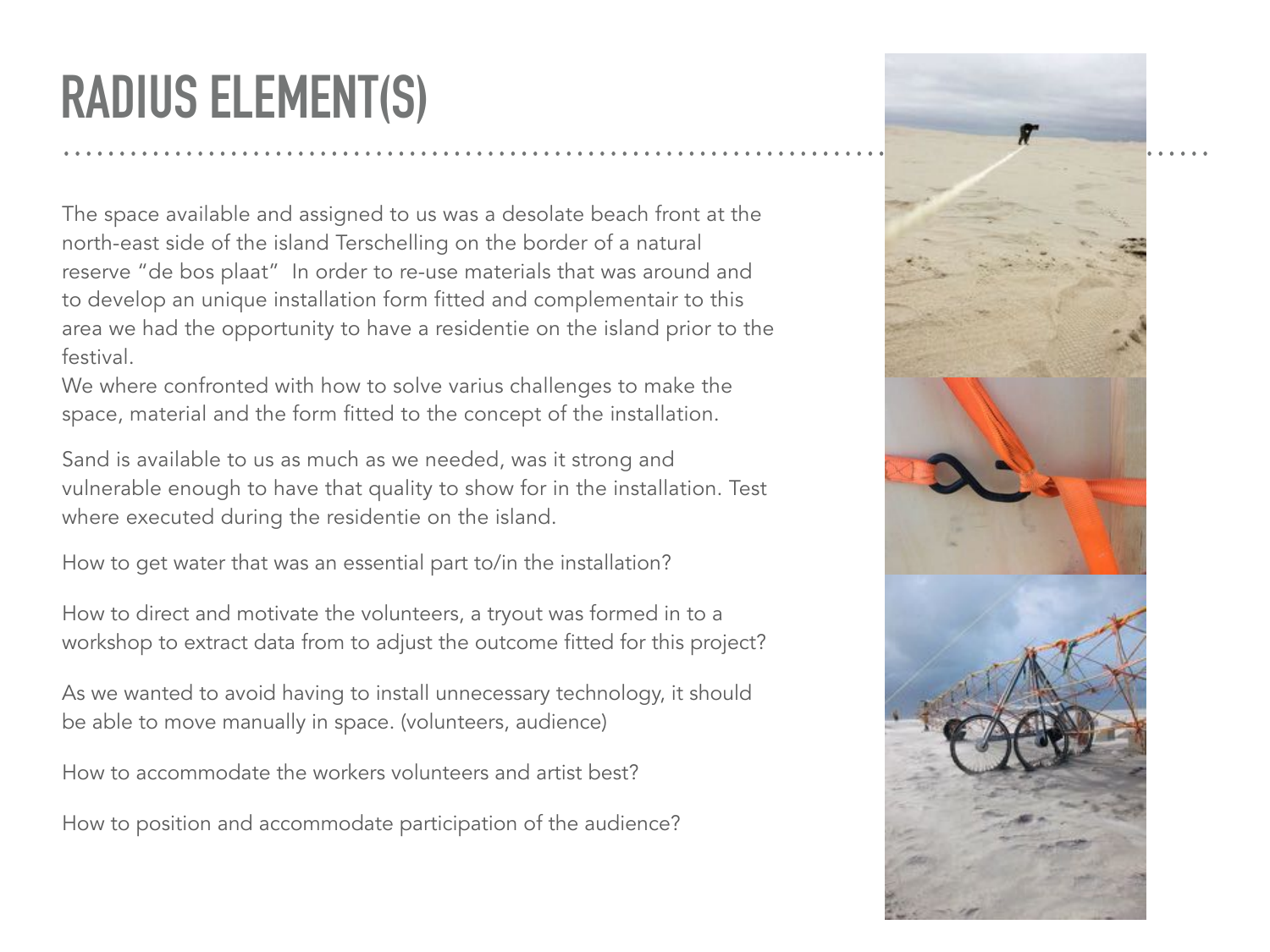#### **RADIUS AS A CONCEPT**

Where everything ends there, we start again. An ongoing process in which you will experience the power of the inseparable cycle of construction and destruction in this world of guidance. Where the human-made world and that of the planet on which we live tangibly intersects. This is made visible by the installation. You can feel in a tangible and clear way how conservation is an illusion by participating in the process.

"Life cycle" "inevitable" "gripping" "unprecedented, an experience" "nature at work as a designer" "inspiring"

In this place of time and space there is nothing defiled, but here too there is movement and formation by means of nature and man. First apparently invisible, this installation makes it visible again. A small manipulation in this space, a shape formed from the location specific elements of this environment. Manipulated by human influence and surrendered to the natural elements, it is visible here that the construction and destruction that we experience as human beings and by man and nature and by nature in the immediate vicinity can be felt in an infinite circle.

#### **SPACE IN MOVEMENT**

Each element in the installation is crucial to the concept to experience the infinite of this manipulation in a time line.

As the Arm is moved forward the blocks of sand are formed by the participants , as each of them will experience the creation and necessity to preserve the outcome of it but immediately they will be confronted with an illusion, because the elements will directly start to reshape the bloks of sand. Sand as a building block shows in a fast forward motion the effects from natural elements. implementing not only the destruction of the influents of nature but so much a magnified the effect of what the influence of humans are.

The arm, an agricultural system to spry the field, from the center is crucial for the clock mechanisme to show time in space.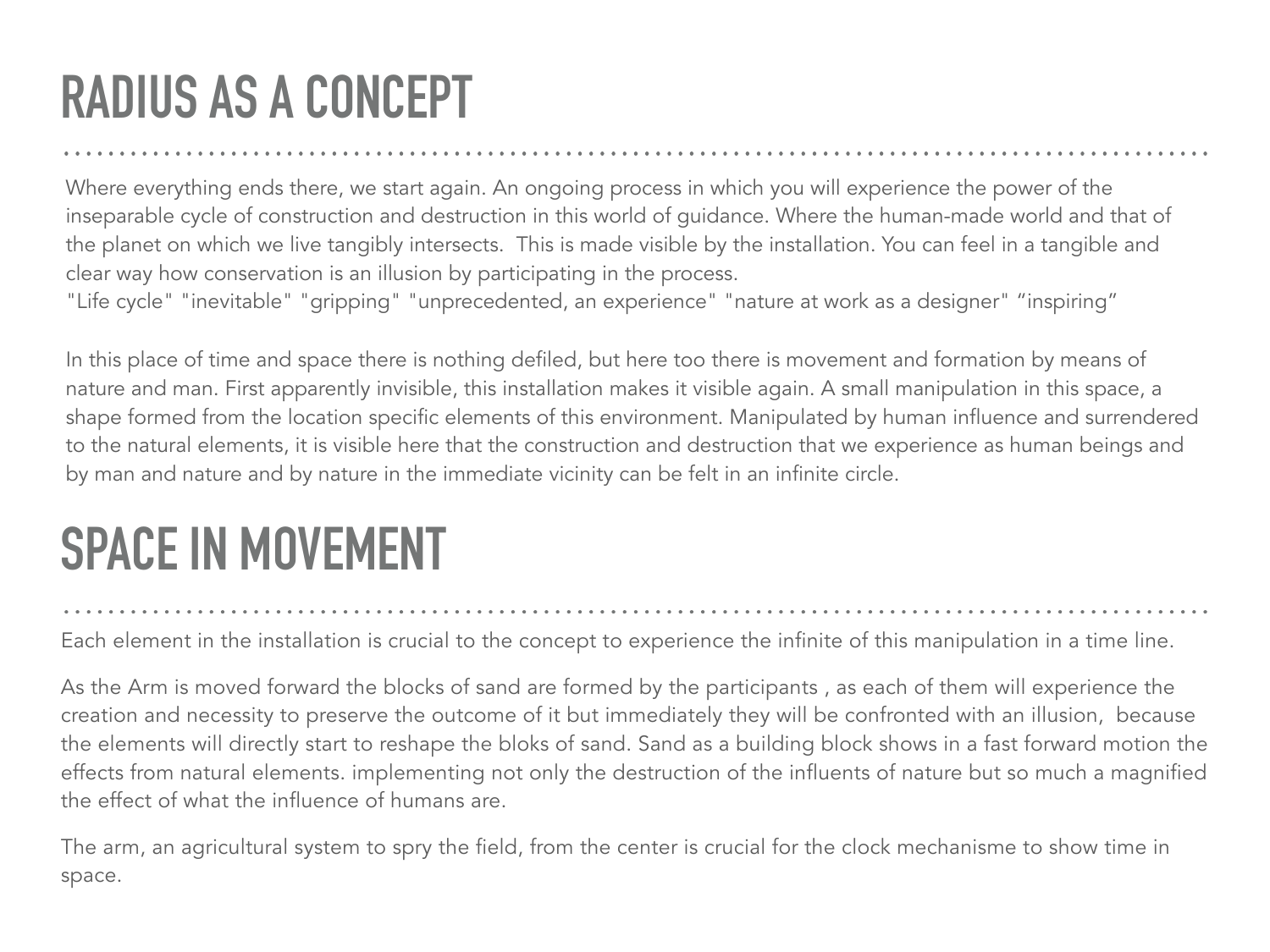#### **USE OF SPACE**

We have established the use of space and therefor it functions.

The space available and assigned to us was a desolate beach front at the north-east side of the island Terschelling on the border of a natural reserve "de bos plaat" The Genius Loci of this place influenced the position of the Installation Radius, where the human world ended and the "preserved" nature reserve started. This was incidental unique to our installation where we also made visible the thin line between a controlled environment versus an uncontrolled environment.



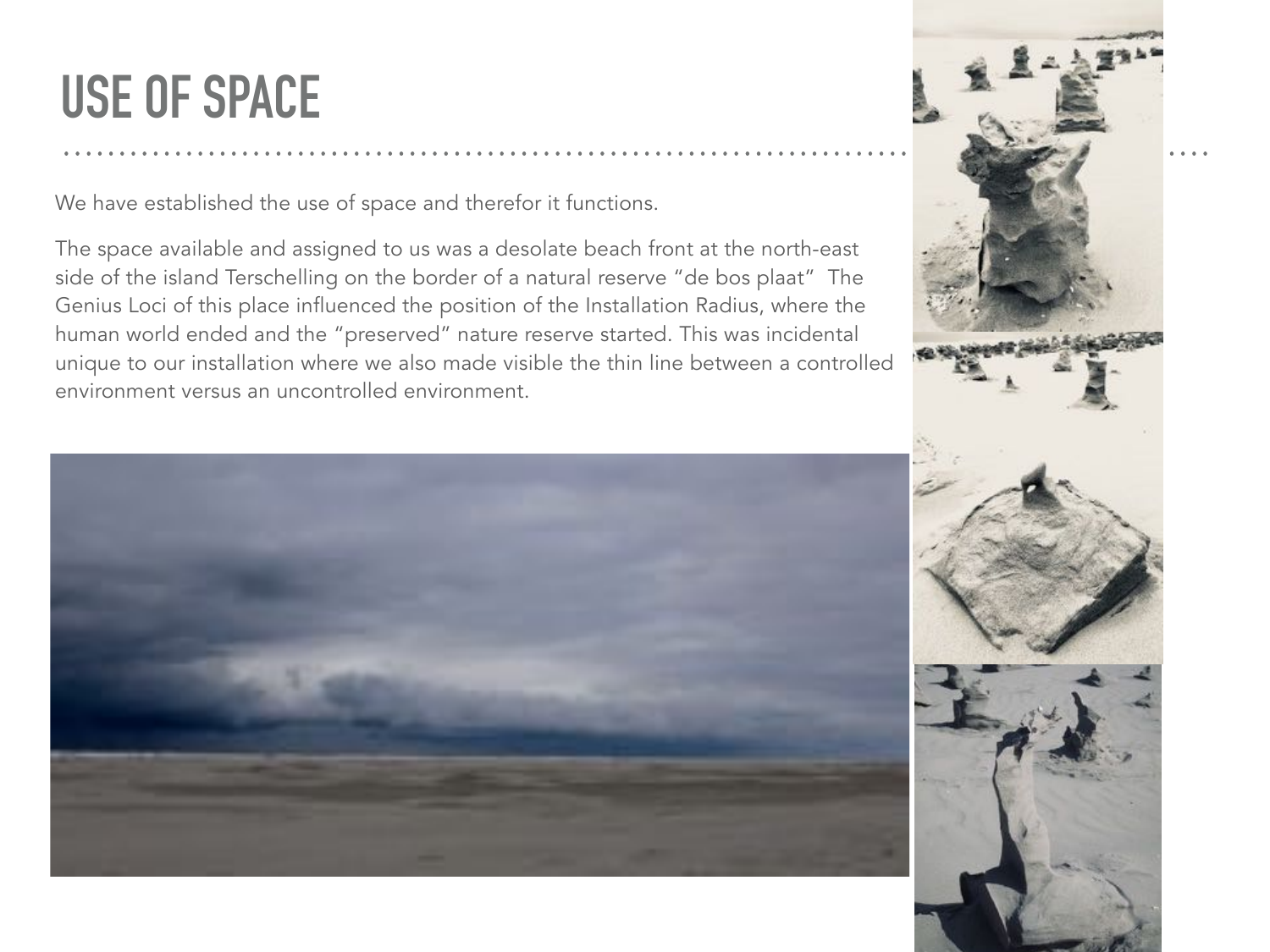#### **MATERIALS**

#### A. lost and found

 $\sim$ 

 $\mathbf{A}$  and  $\mathbf{A}$ 

<u>. . . . . . . . . . . . . . </u>

 $\sim$   $\sim$   $\sim$ 

 $\frac{1}{2}$ 

. . . . . . . . . . . . . . . . . .

- B. (re)-use
- C. function of radius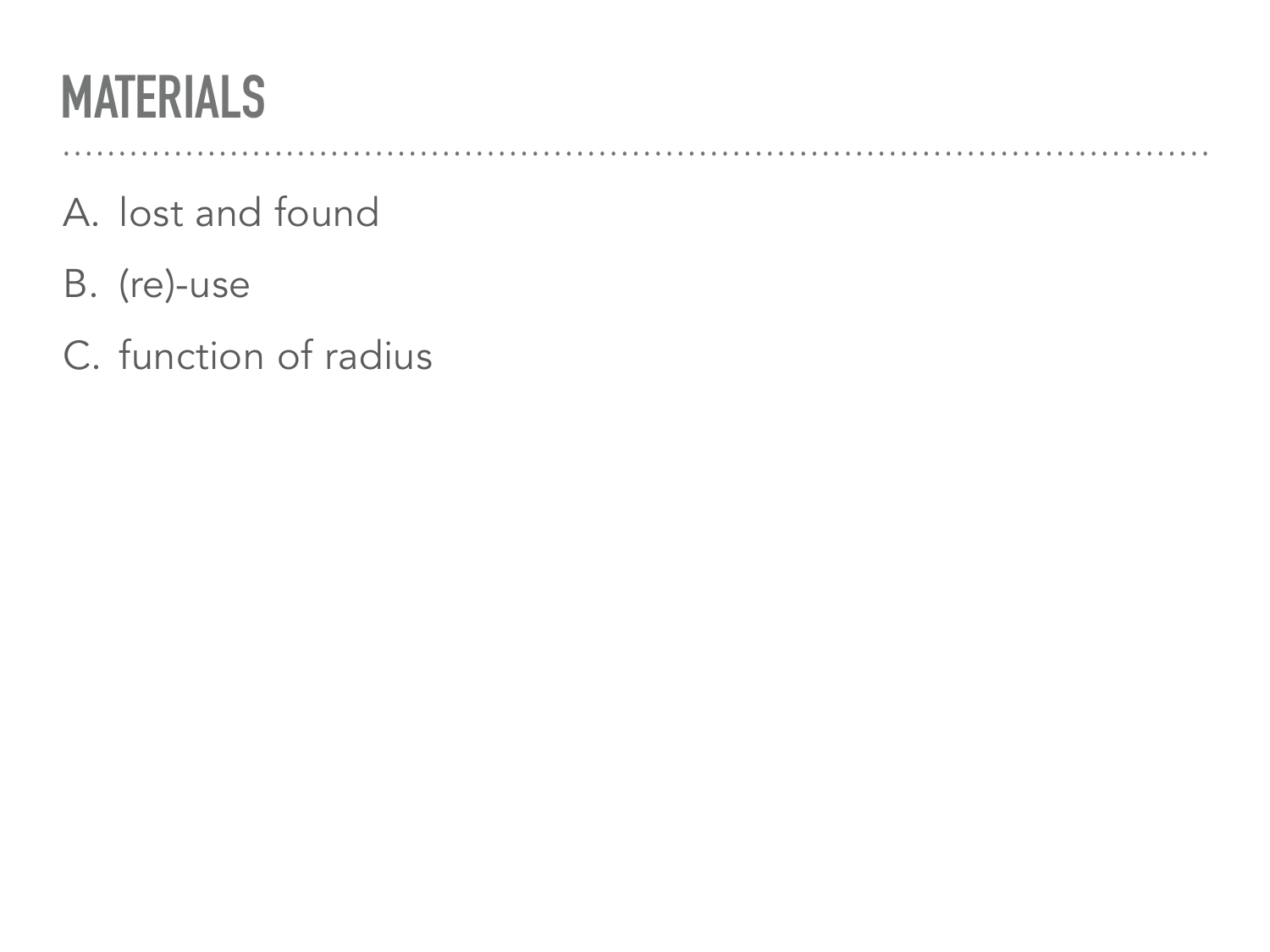### **LOST AND FOUND**

In our developing stage where we already had established varius elements that where part of the installation we where invite for an artist in-residentie to explore the island for in-situ materials and solutions to build the installation. Criteria for what we where looking for was:

- . re-use off stock (from previous festivals)
- . material from the island
- . functional for use in the installation
- . logistically benefitting the performers and build up of the installation

## **(RE)-USE**

#### . re-use off stock (from previous festivals)

- bamboo sticks we used for making the irrigation system, with this material you can make a strong structure made out of triangles hold together by elastic band

. material from the island

- sand on the beach we tested for it function and was found very adequate for the blocks the installation was build from

- . functional for use in the installation
- the wood panels, so called malls for the blocks where assigned to be made by a local wood-shop Eilandbouw.
- . logistically benefitting the performers and build up of the installation
- -transport on the island was provided by Oerol( an Oerlol car to transport goods and people to the beach and back) -bikes to get around on the island where hired from W.L. Zeelen Rijwielverhuur b.v.
- -a festival tent for our benefit during the installation and performance. (shelter and privacy)

-water supply provided by a hydrant (standpipe) for the irrigation system. Proved by Rijkswaterstaat.